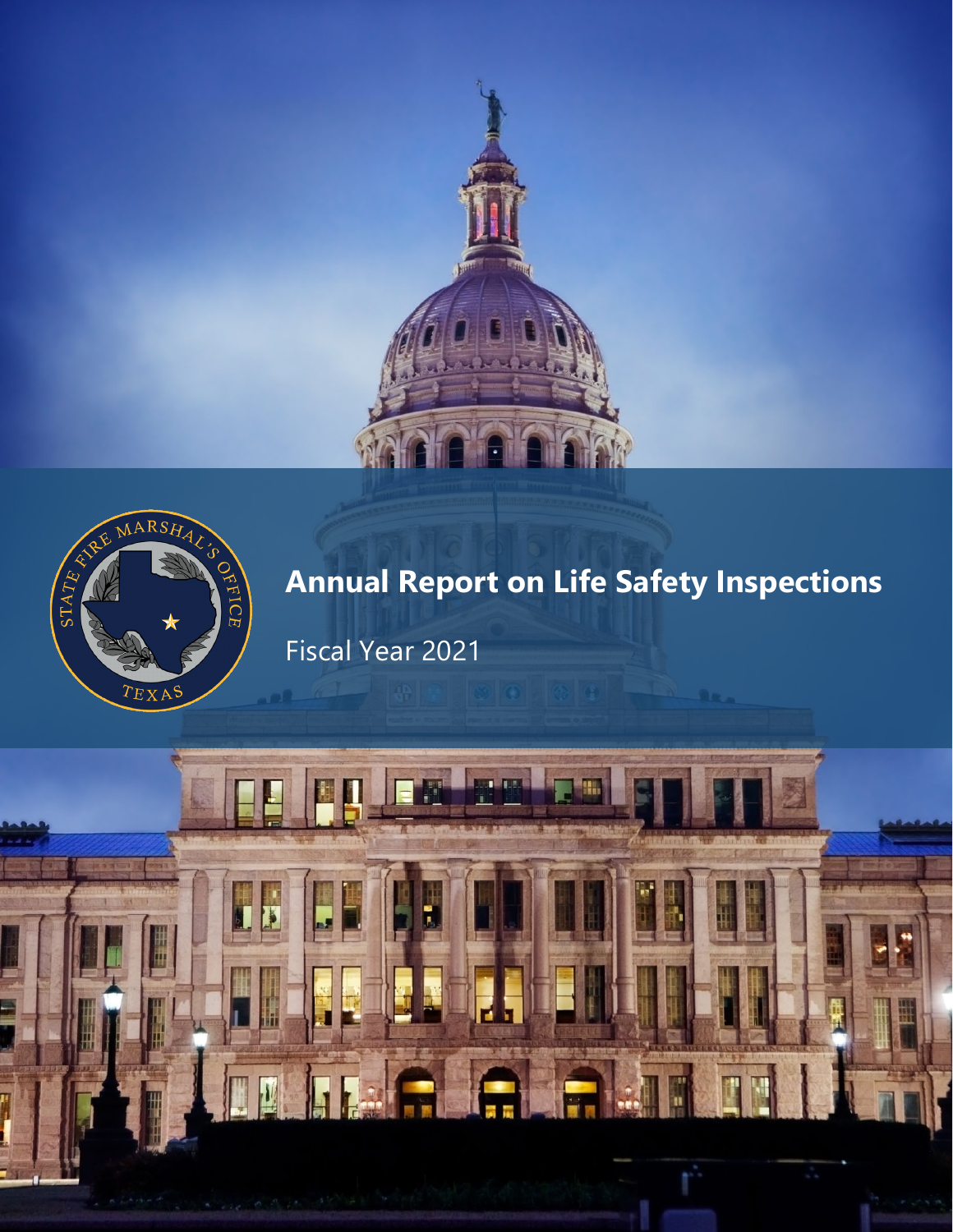**State Fire Marshal's Office Orlando P. Hernandez, State Fire Marshal** Texas Department of Insurance

P.O. Box 12107 Austin, TX 78711-2107 [www.tdi.texas.gov/fire](http://www.tdi.texas.gov/fire)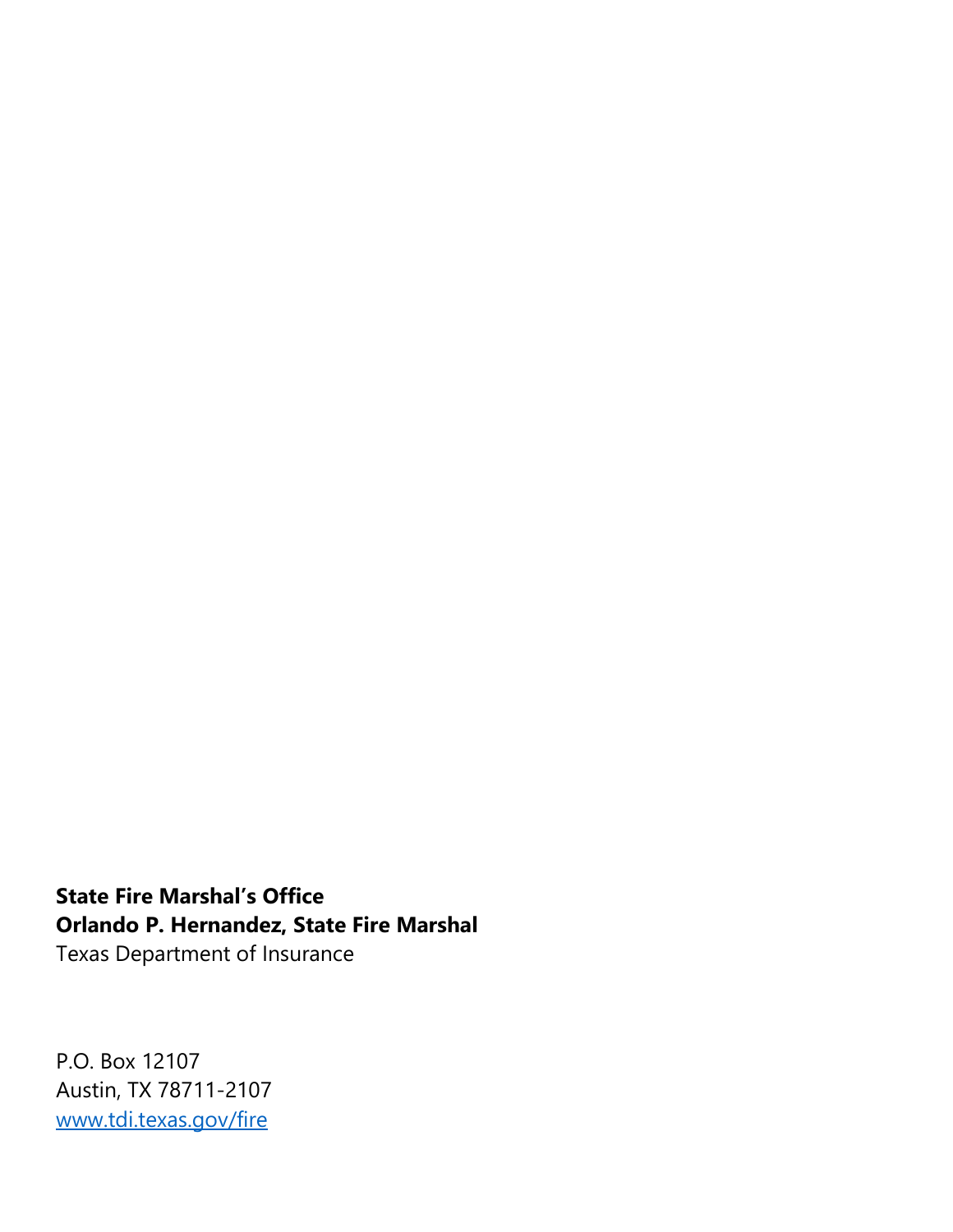

Texas Department of Insurance **State Fire Marshal's Office**

December 31, 2021

The Honorable Greg Abbott The Honorable Dan Patrick The Honorable Dade Phelan

Dear Governor Abbott, Lieutenant Governor Patrick, and Speaker Phelan:

The Texas Government Code requires the State Fire Marshal's Office (SFMO) to submit an annual report on the State Fire Marshal's inspection findings. Attached is the report for 2021.

The Texas Department of Insurance (TDI) has shared the contents of this report with the agencies mentioned therein. After each facility was inspected, SFMO shared the report for that facility with the agency occupying that building, noting all violations and potential dangers.

Please contact me or Kenisha Schuster, Associate Commissioner of Government Relations, at 512-676-6958, if you have any questions or need more information about this report.

Respectfully submitted,

lando PA Eurander

Orlando P. Hernandez State Fire Marshal

cc: Senate Business and Commerce Committee Senate Committee on Jurisprudence House Insurance Committee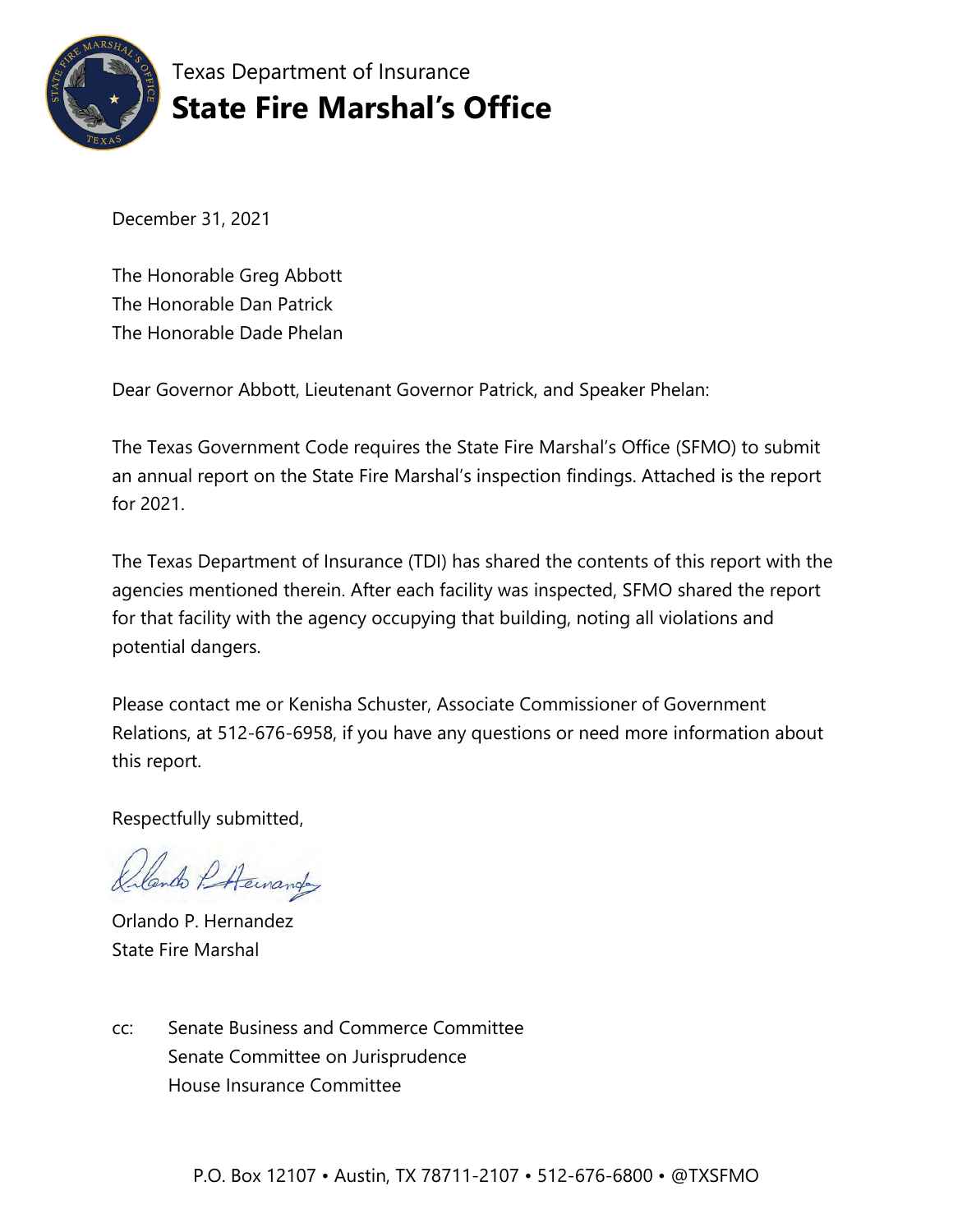# **Executive Summary**

The State Fire Marshal's Office (SFMO) conducts life safety inspections of state-owned and stateleased buildings. SFMO also performs fee-based, fireworks retail site, ammonium nitrate facility, and complaint inspections. The requirements for these inspections are listed in Texas Government Code 417.008.

In FY 21, SFMO inspected 3,948 state-owned and state-leased properties, totaling approximately 45 million square feet. The totals include ammonium nitrate facilities.

In FY 21, SFMO also conducted fee-based, fireworks retail site, and complaint inspections for 2,161 buildings totaling approximately 13 million square feet.

SFMO has 15 fire inspectors, with one inspector dedicated to the Capitol Complex.

The closure of state buildings and agencies due to the COVID-19 pandemic limited the number of inspections conducted. Many inspections were postponed to reduce the risk of infection of statesupported living centers, hospitals, nursing homes, assisted living facilities, and detention correctional facilities. Facilities inspected shortly before or during the pandemic may not have had time to correct violations because staff and contractors didn't have access to facilities.

SFMO inspections of state facilities are conducted on a risk analysis basis in consultation with the Texas Facilities Commission and the State Office of Risk Management. SFMO also works with state agencies to prioritize facility inspections and identify deficiencies that pose the most significant risks.

# **Key Violations During Inspections**

- Fire alarm, fire sprinkler, and commercial kitchen suppression systems aren't maintained to fire code.
- New construction projects and building purchases by state agencies aren't reported to SFMO.
- Extension cords and power strips are used as permanent electrical wiring.
- Firewalls and smoke barriers have unsealed penetrations.
- Some agencies have large cooking operations with steam kettles. The steam kettles are used as fryers and produce grease-laden vapors, which are highly combustible. Nationally recognized testing laboratories don't recommend using steam kettles as fryers.

Many violations noted in this report have existed for years. Agencies and other entities said a lack of funding affects their ability to correct violations.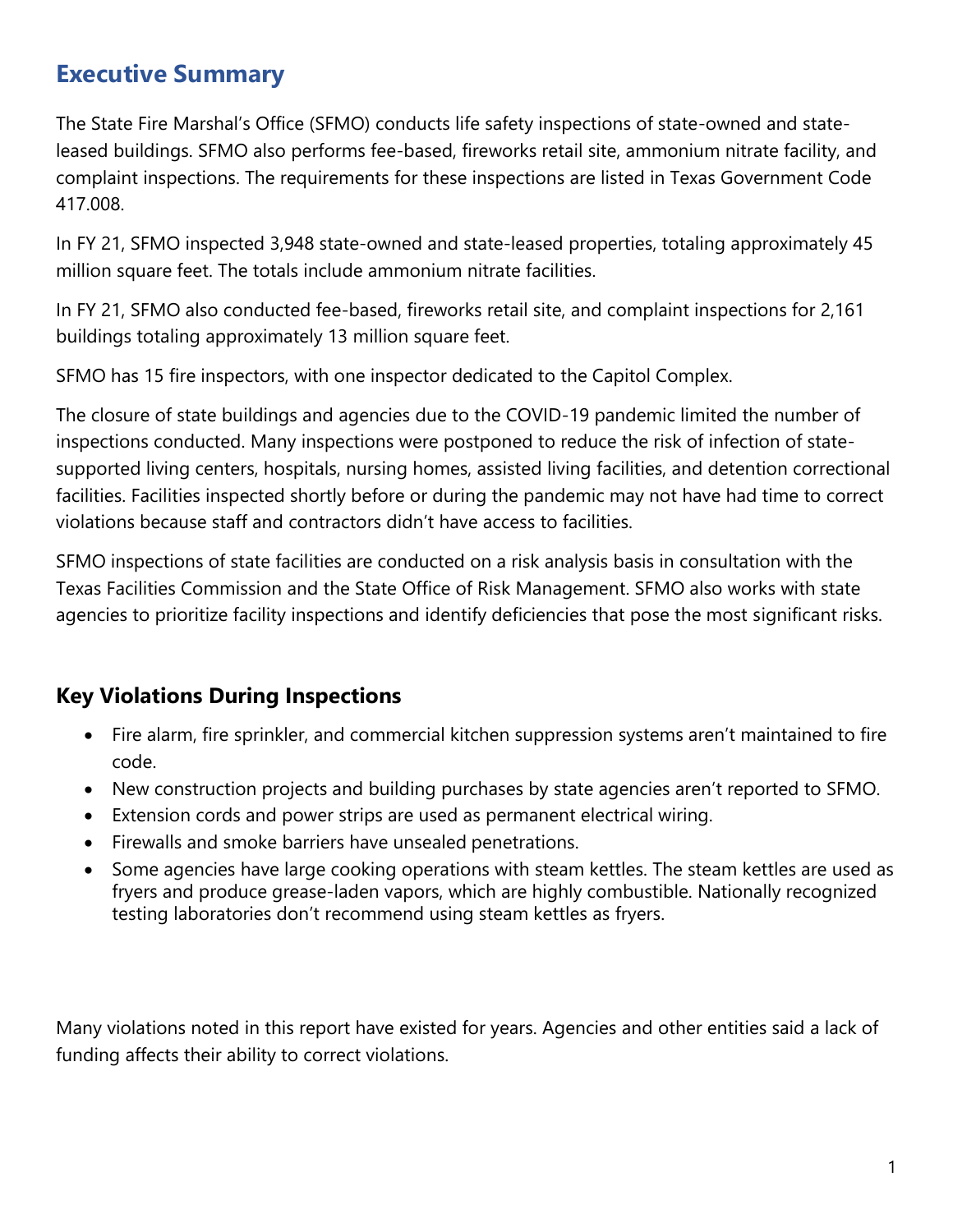# **Agency and State Building Reports**

# **General State Building Inspection Data**

State buildings inspected: 3,948 Violations found: 9,526 Violations corrected in FY 21: 3,340 Square footage inspected: approximately 45 million

#### **Operational Goals**

- Areas that provide residential and patient care, such as state-supported living centers and state hospitals, will be inspected each year.
- Buildings that are seven stories or higher will be inspected every two years.
- All residential facilities of any state agency will be inspected every two years.
- All state criminal justice facilities will be inspected every two years.
- Other state-owned and leased facilities will be inspected every three to five years.
- Inspectors will verify that fire drills occur regularly at state-operated facilities.
- SFMO will continue to request plans for building and construction projects and provide peer reviews of the plans.
- SFMO is identifying contacts for all state agencies to help facilitate corrections in state-leased buildings.

# **Texas Department of Criminal Justice (TDCJ)**

Initial buildings inspected: 187 Buildings reinspected: 38 Violations found: 1,688 Violations corrected in FY 21: 425 Square footage inspected: approximately 2.5 million

### **Inspection Violations**

- Most of the units' fire alarm systems aren't functioning properly. SFMO has asked for correction timelines but have not received them when this report was written.
- Most of the units' kitchen hood suppression systems aren't inspected or maintained. To keep the kitchens open and operating, SFMO developed a temporary fire watch policy. However, it doesn't appear TDCJ is following this policy.
- Gas pipeline pressure tests aren't performed at most units.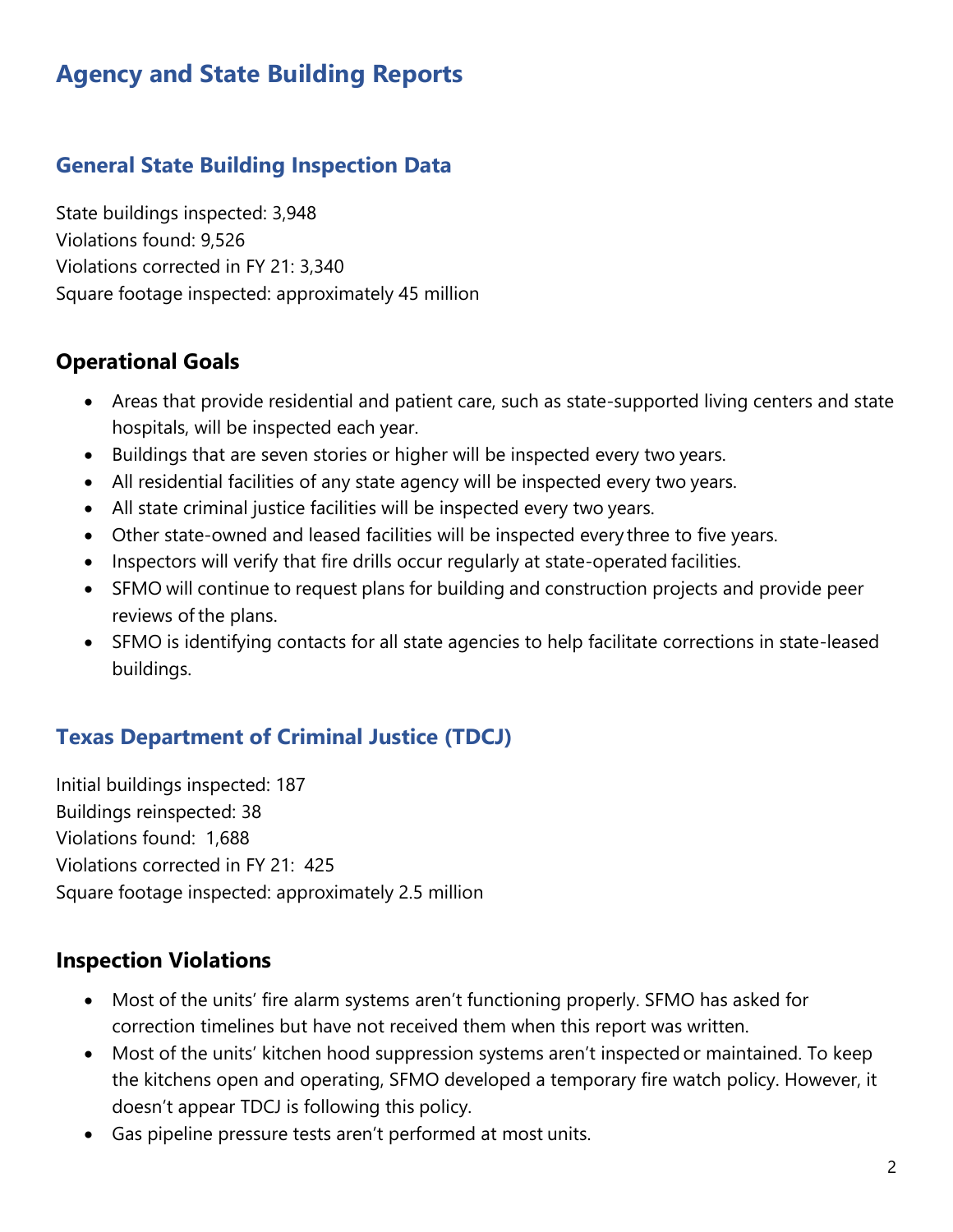- There are no records of inspection or testing of fire doors, dampers, or standpipe systems where installed.
- There are electrical violations in each inspected unit, including unlabeled breaker panels, unused openings, breakers tied with copper wire, and extension cords used as permanent wiring.
- Steam kettles are often used as fryers. Nationally recognized testing laboratories don't recommend using them in this manner.

### **Improvements**

- TDCJ installed battery-operated smoke alarms in employee housing before SFMO left the facility.
- TDCJ and SFMO meet regularly to discuss inspection concerns and corrections.
- TDCJ requests reviews and code requirements before renovations and new construction.

# **Operational Goals**

- Facilities where fire protection systems aren't maintained or not in servicewill be considered high-risk and will be inspected more frequently.
- TDCJ will use policies and procedures provided by SFMO to correct violations and achieve compliance.
- TDCJ will perform more routine fire and life safety inspections to correct and rectify violations in a timely manner.
- TDCJ will report all facility fires through appropriate state procedures.

# **Texas Juvenile Justice Department (TJJD)**

Initial buildings inspected: 4 Buildings reinspected: 1 Violations found: 3 Violations corrected in FY 21: 2 Square footage inspected: approximately 16,000

### **Inspection Violations**

- Portable fire extinguishers aren't appropriately maintained and inspected.
- Flammable liquid identification placards have not been installed.
- Power strips are not plugged directly into a wall outlet.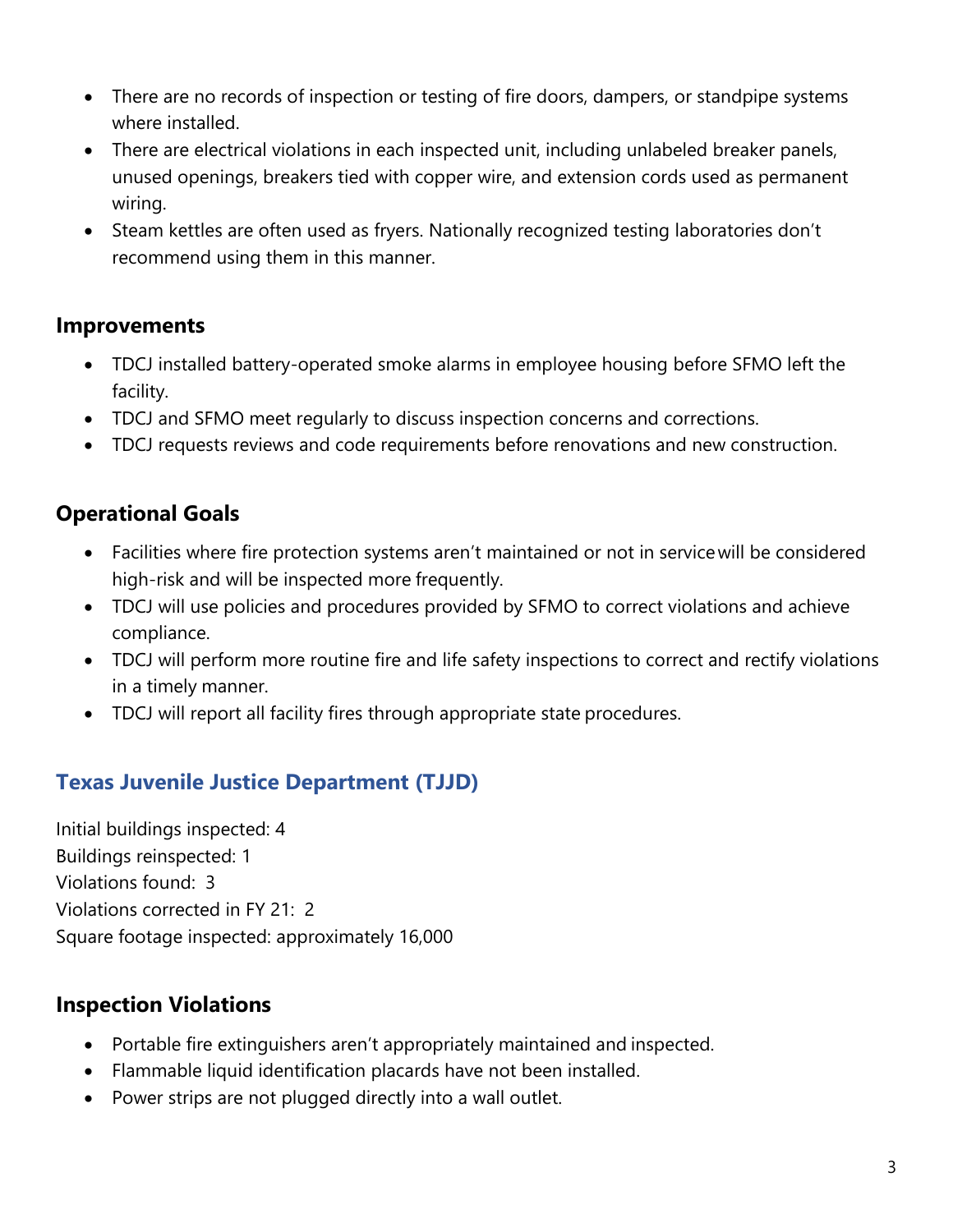• Buildings lack the required signage identifying the fire department hose connections.

### **Improvements**

- TJJD officials requested reviews of projects and code requirements before renovations and construction.
- TJJD corrects violations in a timely manner to make their facilities safe.

# **Operational Goals**

- TJJD and SFMO will maintain open communication to ensure safety for residents and staff.
- Facilities where fire protection systems aren't maintained or not in servicewill be considered high-risk and will be inspected more frequently.
- TJJD will use policies and procedures provided by SFMO to correct violations and achieve compliance.
- TJJD will perform more routine fire and life safety inspections to correct and rectify violations in a timely manner.
- TJJD will report all facility fires through appropriate state procedures.

# **Texas Department of Transportation (TxDOT) Facilities**

Initial buildings inspected: 952 Buildings reinspected: 224 Violations found: 1,951 Violations corrected in FY 21: 1,075 Square footage inspected: approximately 3.6 million

# **Inspection Violations**

- Flammable liquid identification placards have not been installed.
- Compressed gas cylinders aren't secured in place.
- Each facility has electrical violations that include unlabeled breaker panels, unused openings without blank covers, and extension cords used as permanent wiring.
- Portable fire extinguishers aren't protected from damages and do not have monthly inspections performed on them.

### **Improvements**

- Fire alarm and sprinkler systems are inspected annually.
- Fewer exit doors are locked.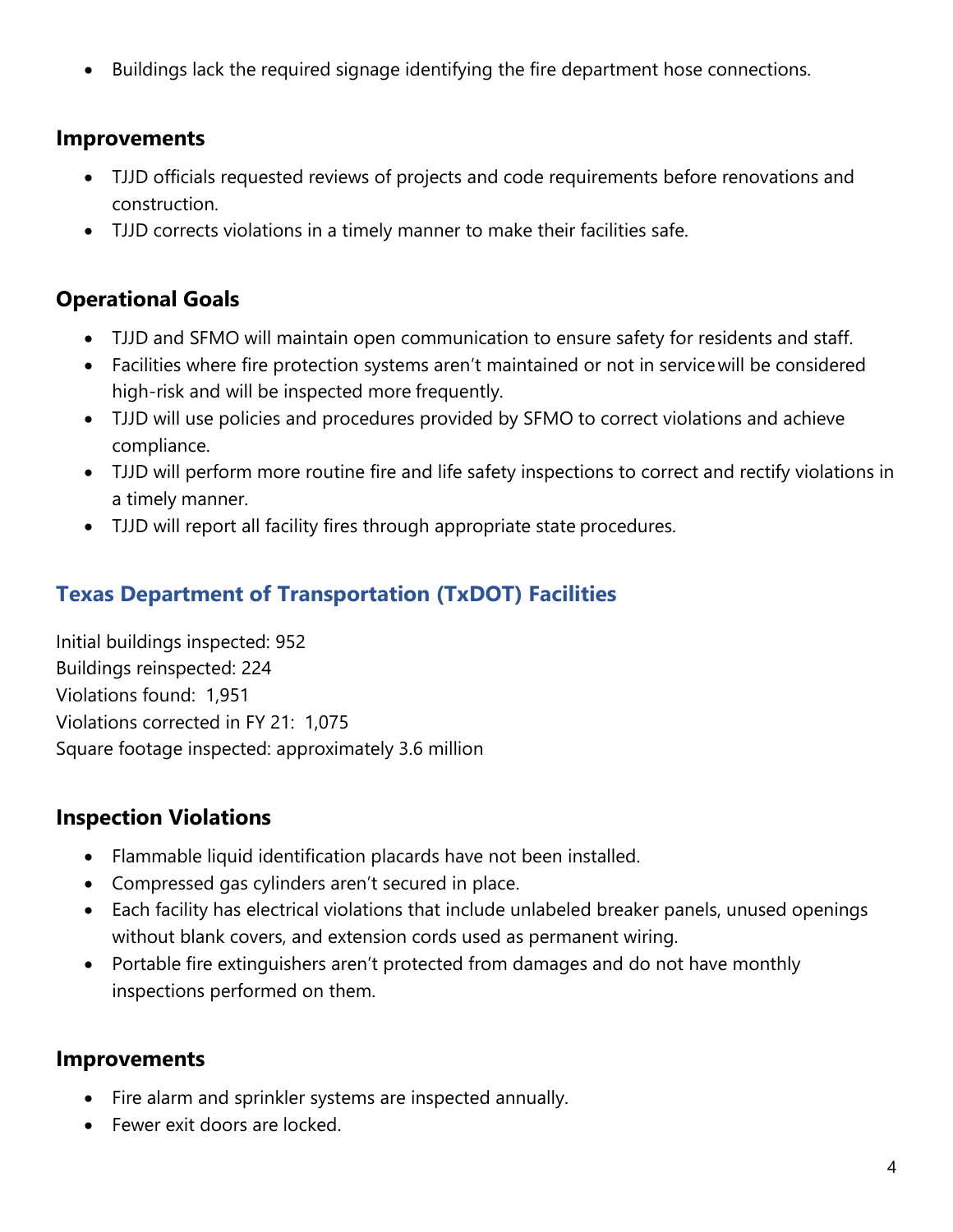- Fire extinguishers are maintained at the six- and twelve-year intervals.
- Fire doors and dampers are tested.
- Fire doors are not propped open with door stops.
- Illuminated exit signs and emergency light units function during test mode.
- Staff has access to fire department key access boxes.

# **Operational Goals**

- SFMO will continue to train TxDOT staff across the state to discuss fire and life safety inspections.
- TxDOT will ensure inspection reports are forwarded to the facility personnel where the inspection was performed.
- TxDOT will continue to perform routine fire and life safety inspections to correct violations in a timely manner.
- TxDOT will report all facility fires through appropriate state procedures.

# **Texas Department of Transportation (TxDOT) Rest Areas and Safety Centers**

Initial buildings inspected: 92 Buildings reinspected: 29 Violations found: 76 Violations corrected in FY 21: 50 Square footage inspected: approximately 280,000

# **Inspection Violations**

- Lacked fire department key access boxes.
- Fire alarm systems aren't inspected each year.
- Each facility has electrical violations that include unlabeled breaker panels, unused openings without blank covers, and extension cords used as permanent wiring.
- Portable fire extinguishers are missing.

### **Improvements**

- Fuel-fired equipment is not stored in business occupancies.
- 911 address signs have been installed.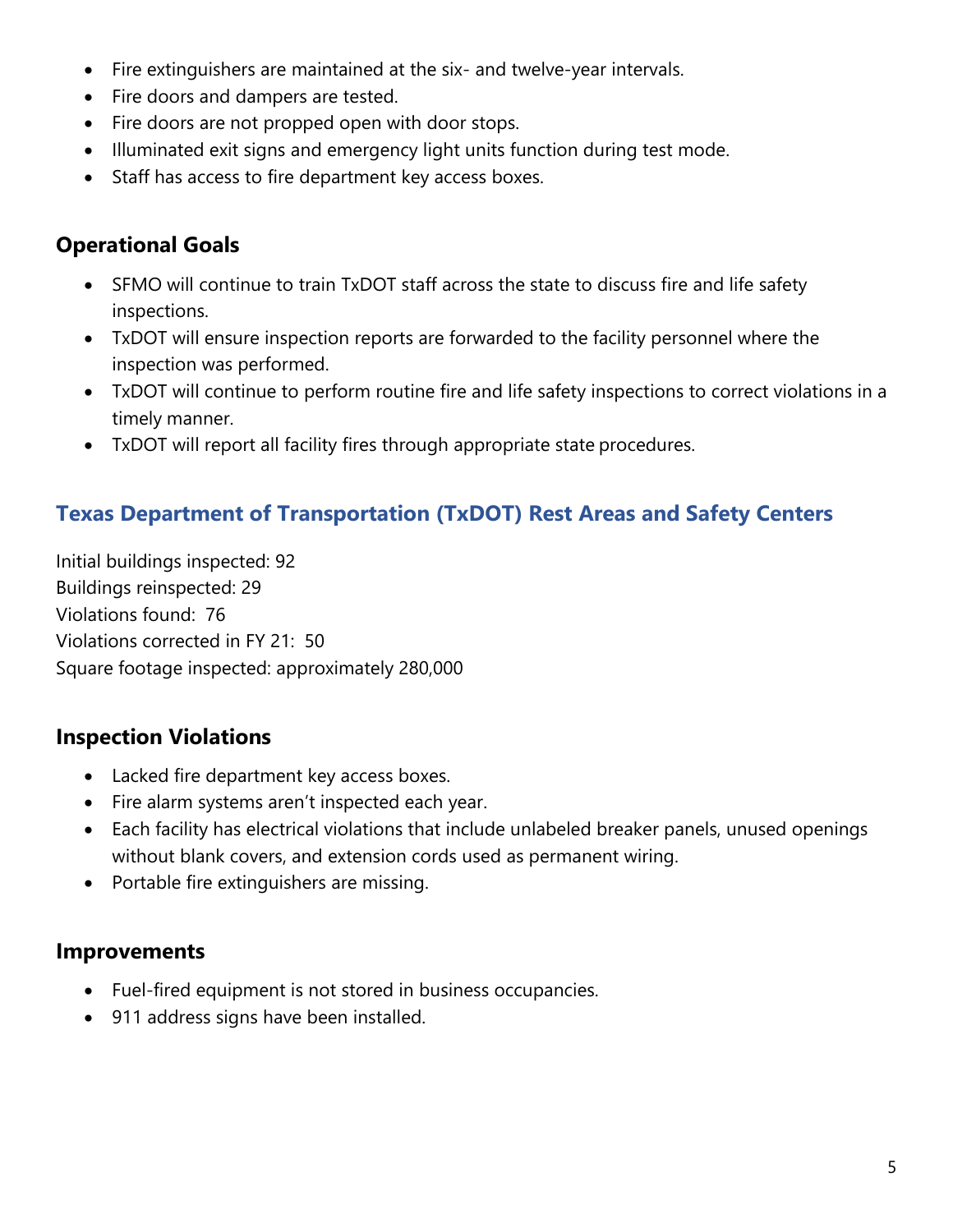# **Operational Goals**

- SFMO will continue to train TxDOT staff across the state on how to conduct fire and life safety inspections.
- TxDOT will ensure inspection reports are forwarded to the facility personnel where the inspection was performed.
- TxDOT will continue to perform routine fire and life safety inspections to correct violations in a timely manner.
- TxDOT will report all facility fires through appropriate state procedures.

# **Texas Department of Public Safety (DPS)**

Initial buildings inspected: 77 Buildings reinspected: 26 Violations found: 219 Violations corrected in FY 21: 58 Square footage inspected: approximately 575,000

# **Inspection Violations**

- Portable fire extinguishers aren't appropriately mounted, maintained, and inspected.
- Multiple locations use extension cords as permanent wiring.
- Emergency lighting units and exit signs don't work.
- Combustibles are stored in electrical rooms.

#### **Improvements**

- DPS makes corrections as inspections are conducted.
- DPS expressed that they are eager to continue working with SFMO on a more frequent basis to address violations and communicate the corrections that are made.
- DPS, SFMO, and Texas Facilities Commission (TFC) worked to get resolution on the Rosenberg driver license facility.

- DPS and SFMO will establish safe occupant loads at driver license offices.
- DPS will perform more routine fire and life safety inspections to correct violations in a timely manner.
- DPS will report all facility fires through appropriate state procedures.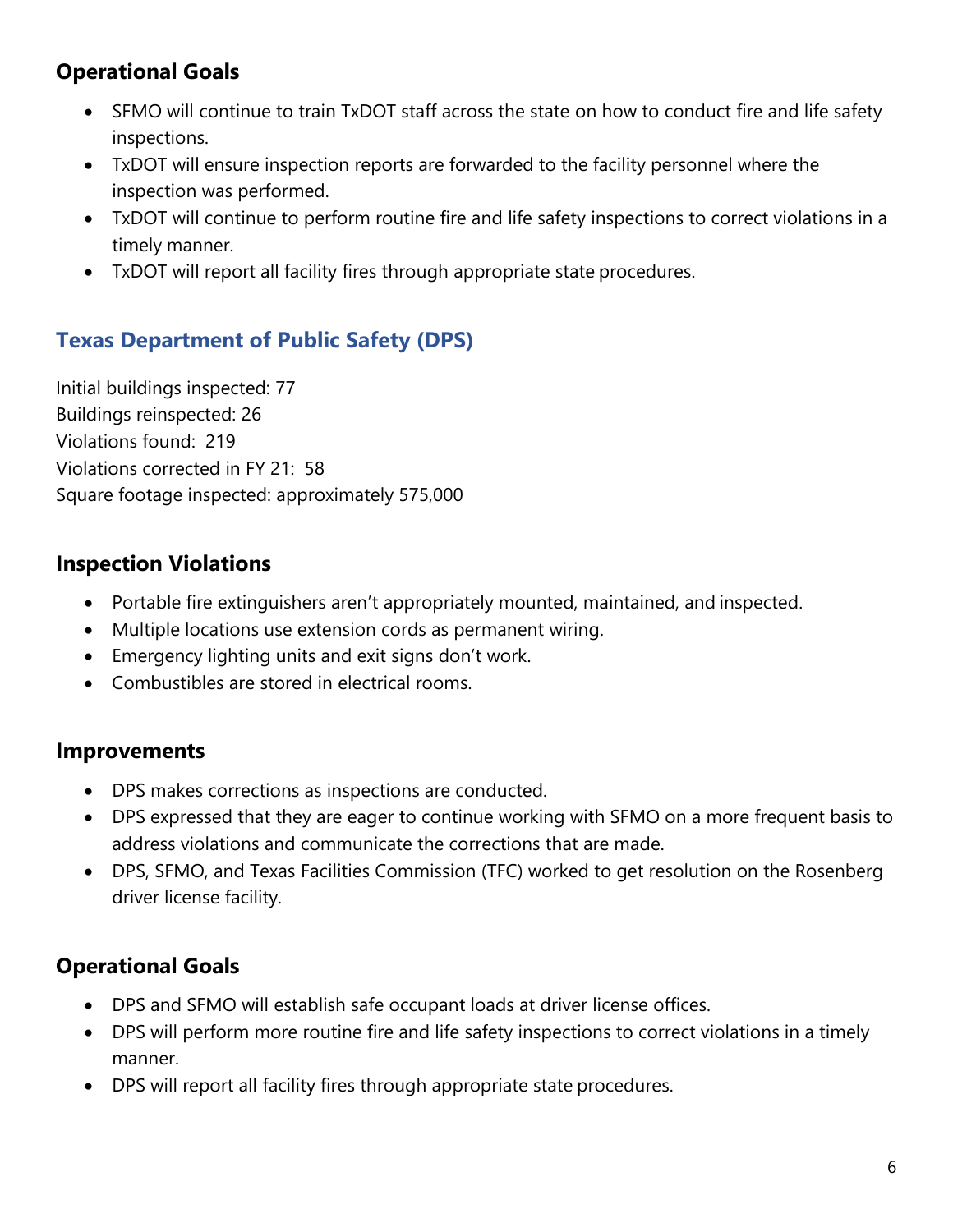# **Texas Parks and Wildlife (TPWD)**

Initial buildings inspected: 607 Buildings reinspected: 101 Violations found: 424 Violations corrected in FY 21: 210 Square footage inspected: approximately 1 million

#### **Inspection Violations**

- Portable fire extinguishers aren't mounted correctly at some facilities.
- Some parks don't have enough portable fire extinguishers.
- Spliced wiring is present in some mechanical and electrical rooms.
- Electrical outlets, switches, junction boxes, and breaker panels are missing the cover plate.
- Some parks are missing the fire department key access box.

#### **Improvements**

- Fire extinguishers are maintained and inspected according to code specifications.
- TPWD officials requested reviews and code requirements before renovations and new construction.
- TPWD is maintaining the 36-inch clearance around breaker panels.
- TPWD is removing extension cords and multiplug adapters that are being used as permanent wiring.

### **Operational Goals**

- TPWD will perform more routine fire and life safety inspections to correct violations in a timely manner.
- TPWD will report all facility fires through appropriate state procedures.

#### **Universities**

Initial buildings inspected: 517 Buildings reinspected: 84 Violations found: 1,882 Violations corrected in FY 21: 347 Square footage inspected: approximately 5.8 million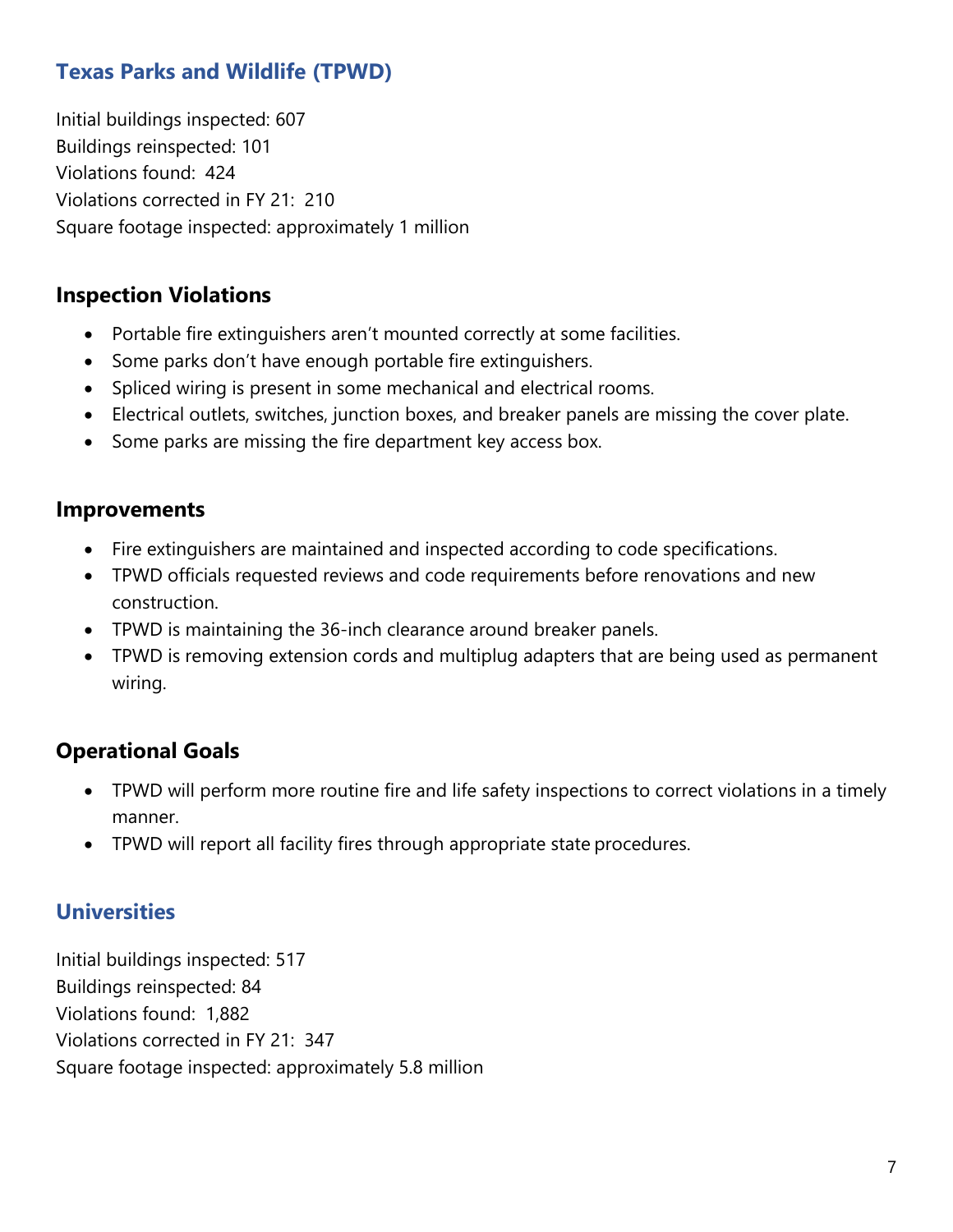# **Inspection Violations**

- Fire doors and door frames aren't inspected annually.
- Fire doors are damaged or missing listed labels.
- Facilities don't have fire department access key boxes.
- Fire doors don't close and latch properly.
- There are unsealed penetrations in IT closets and mechanical/electrical rooms.
- Many locations have student appliances plugged into surge protectors, not wall outlets.
- Too many combustibles are stored in many mechanical/electrical rooms.
- Many fire alarm and sprinkler systems have been found deficient by licensed firms.
- Many universities don't have signs identifying fire department water supply connections, as required by a May 2016 notice from the fire marshal.
- Several universities don't conduct proactive inspections, relying solely on SFMO inspections to identify issues.
- Ceiling tiles aren't maintained to ensure proper and timely activation of fire alarm and sprinkler systems.
- Upper floors don't have enough secondary exits.
- Fueling sites lack the required signage for safety.
- Breaker panel circuit labels aren't being maintained.

### **Improvements**

- Universities used fewer extension cords.
- Some universities requested a review of code requirements before renovations and new construction.
- Universities that have been inspected gave a timely response to the inspection report.

- Facilities where fire protection systems aren't maintained or in service will be considered highrisk and inspected more frequently.
- Universities will perform more routine fire and life safety inspections to correct violations in a timely manner.
- Universities will report fires through appropriate state procedures.
- SFMO will work towards a proactive inspection process with universities that have established fire marshal offices.
- SFMO will work with universities to conduct full campus inspections for those that have not been inspected in the past five years.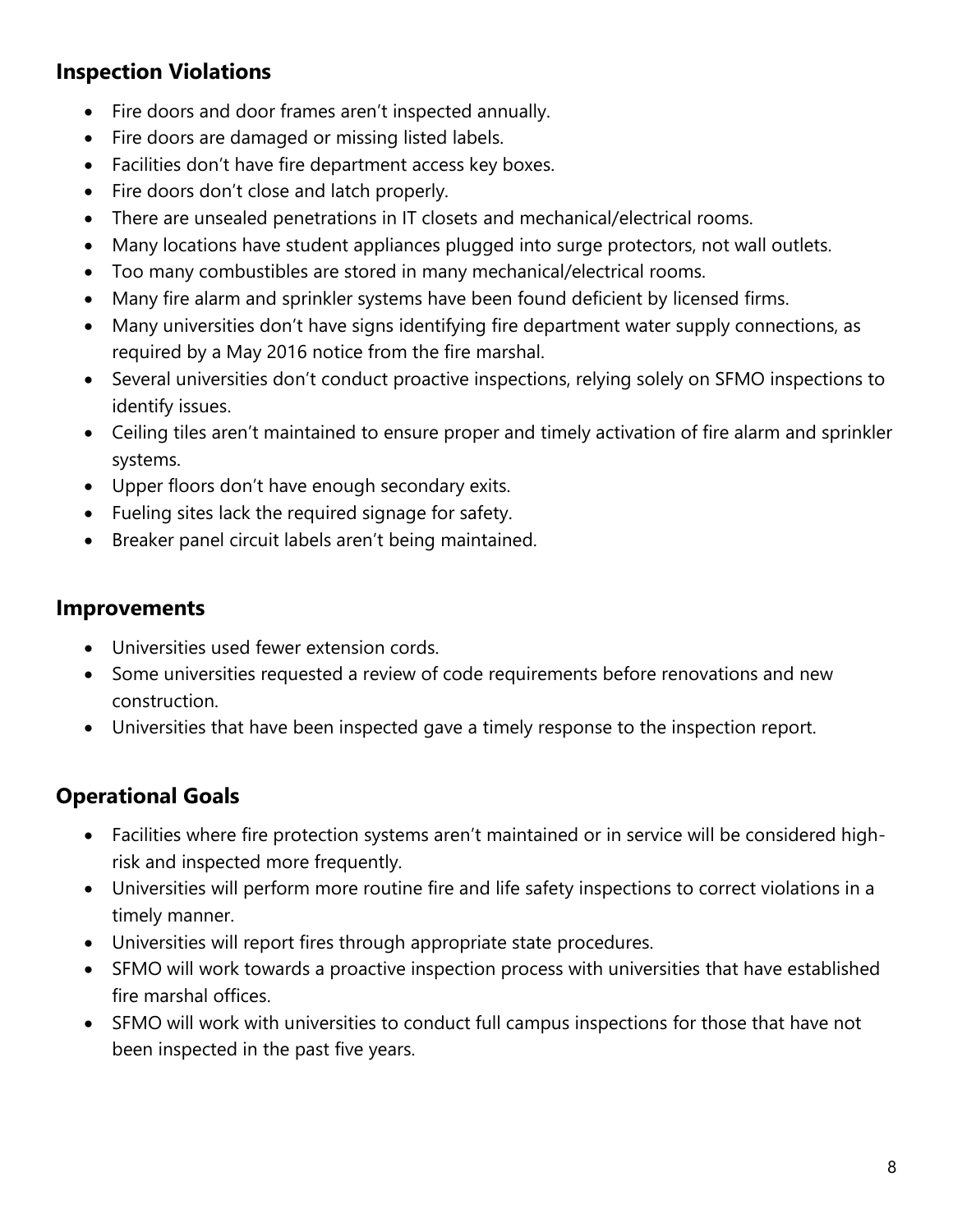# **State-Supported Living Centers**

Initial buildings inspected: 88 Buildings reinspected: 4 Violations found: 61 Violations corrected in FY 21: 22 Square footage inspected: approximately 700,000

### **Inspection Violations**

- Appliances such as refrigerators and microwaves are plugged into power strips.
- Ceiling assemblies aren't maintained to ensure proper and timely activation of the fire alarm and sprinkler systems.
- Exit signs don't operate when tested.
- Combustible materials aren't stored in an orderly manner.

#### **Improvements**

- Staff corrected several violations during inspection.
- Fire alarm and fire sprinkler systems are maintained and inspected.
- Two campuses installed fire-safe cigarette lighters, replacing disposable lighters and matches. This has reduced the number of reported fires.

### **Operational Goals**

- SFMO will continue to inspect facilities annually.
- State-supported living centers will perform more routine fire and life safety inspections to correct violations in a timely manner.
- State-supported living centers will report fires through appropriate state procedures.
- State-supported living centers and the SFMO will work to decrease the number of false fire alarms at these facilities.

# **State Hospitals**

Initial buildings inspected: 60 Buildings reinspected: 0 Violations found: 93 Violations corrected in FY 21: 0 Square footage inspected: approximately 650,000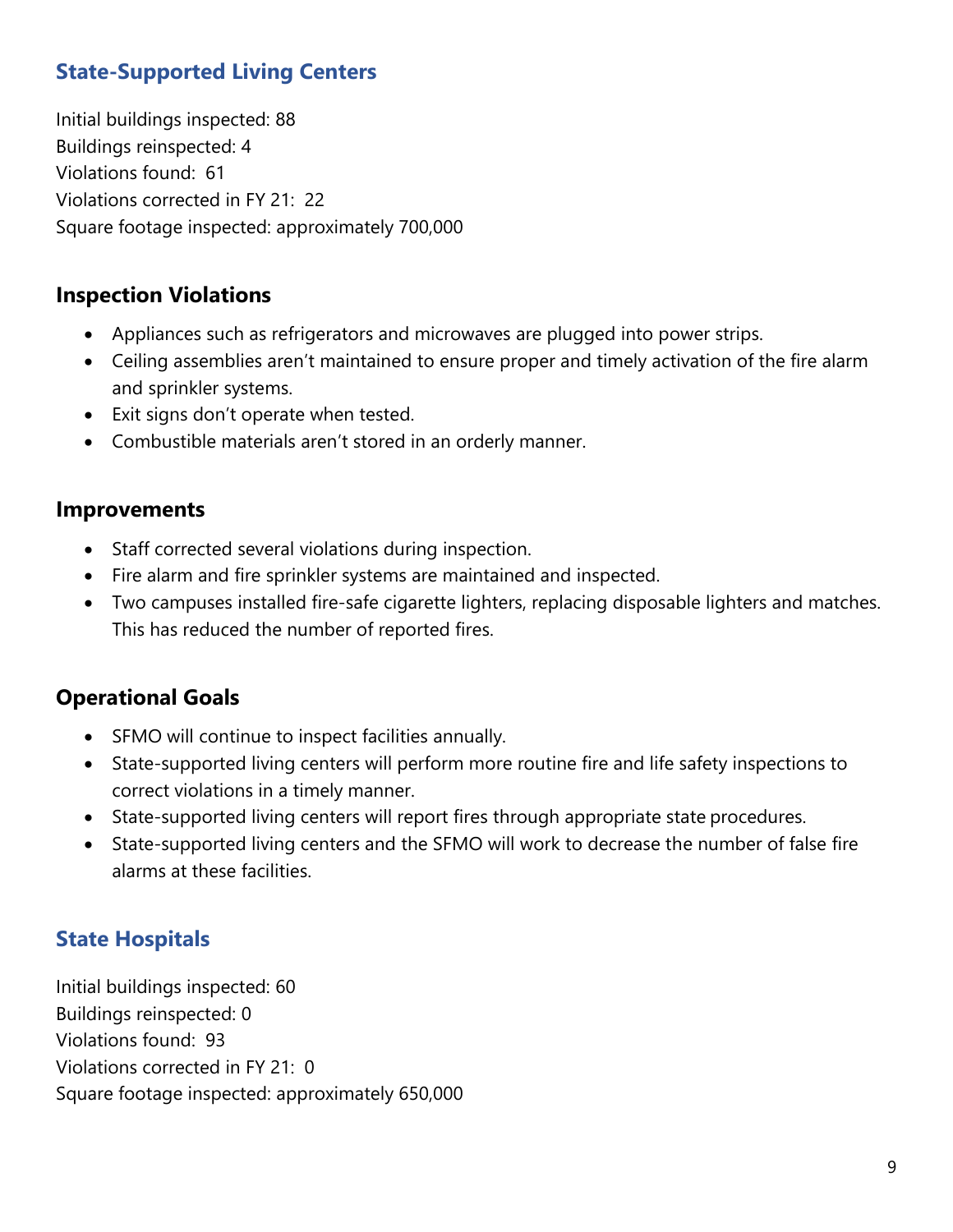# **Inspection Violations**

- Appliances such as refrigerators and microwaves are plugged into power strips.
- Extension cords are used as permanent wiring.
- Storage buildings don't have the required portable fire extinguisher.

#### **Improvements**

- The number of violations of items stored in front of breaker panels has decreased.
- The number of door-stops holding open fire doors has decreased.
- The number of damaged ceiling assembly violations has decreased.

#### **Operational Goals**

- SFMO will continue to inspect these facilities annually.
- State hospitals will perform more routine fire and life safety inspections to correct violations in a timely manner.
- State hospitals will report fires through appropriate state procedures.
- State hospitals and the SFMO will work to decrease the number of false fire alarms at these facilities.

# **Texas Facilities Commission (TFC) Owned Properties**

Initial buildings inspected: 45 Buildings reinspected: 0 Violations found: 22 Violations corrected in FY 21: 0 Square footage inspected: approximately 750,000

### **Inspection Violations**

- Extension cords and daisy-chained power strips are used for permanent wiring in some locations.
- Appliances are plugged into extension cords, not wall outlets.

#### **Improvements**

- TFC improved record keeping for inspections of fire doors, fire alarms, emergency lighting, illuminated exit signs, and fire sprinkler systems.
- TFC kept in constant communication with SFMO on issues that arose with state-owned properties.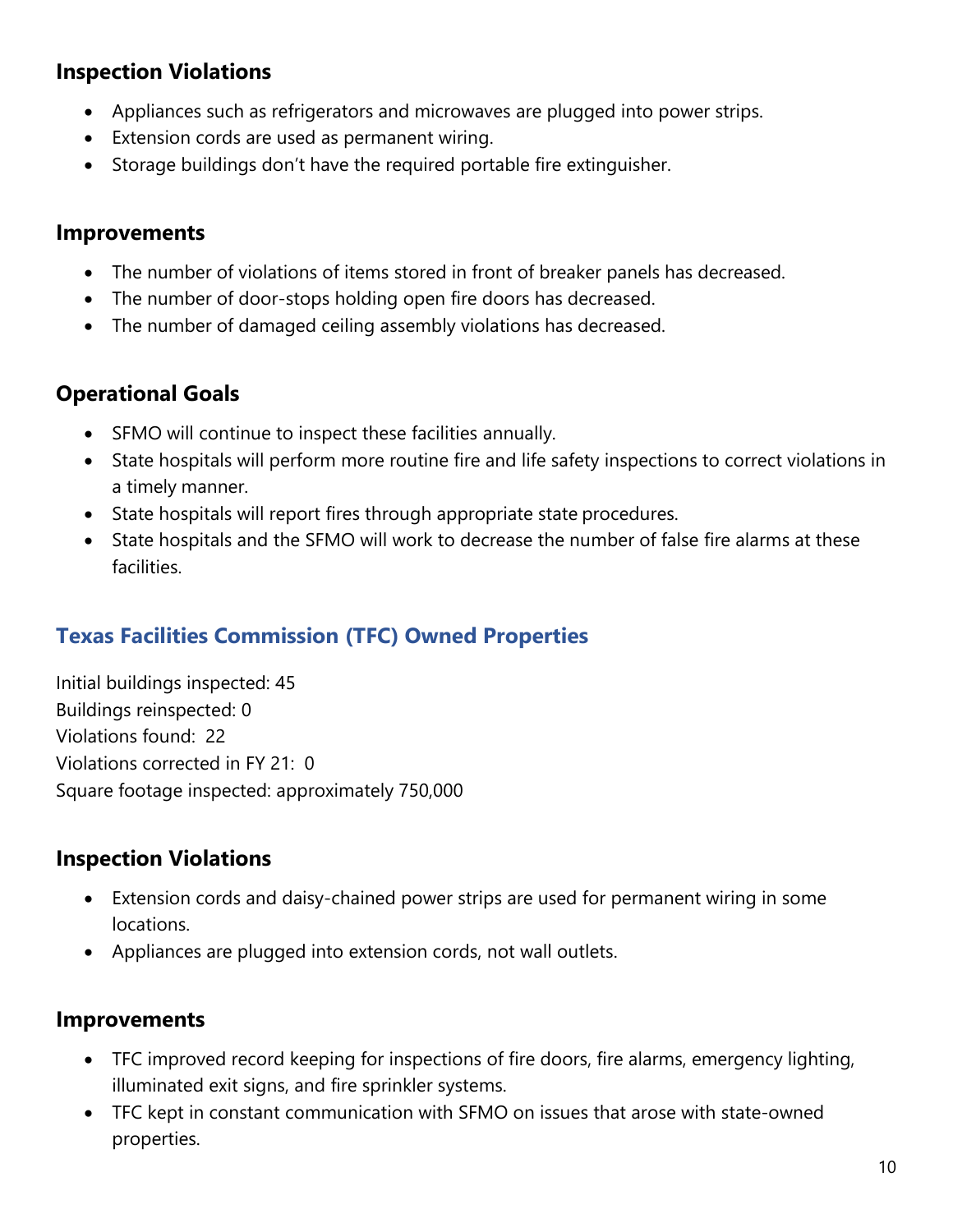• Staff corrected many violations during the inspection.

# **Operational Goals**

- SFMO will continue to work with TFC on inspecting its properties.
- TFC will perform more routine fire and life safety inspections to correct violations in a timely manner.
- TFC will report fires through appropriate state procedures.

# **Texas State Preservation Board (TSPB) - Capitol Complex and State Cemetery**

Initial buildings inspected: 83 Buildings reinspected: 59 Violations found: 63 Violations corrected in FY 21: 57 Square footage inspected: approximately 21 million

# **Inspection Violations**

- Fire doors don't close and latch properly.
- Ceiling tiles aren't maintained in place to ensure proper and timely activation of fire alarm, smoke detectors, and fire sprinklers.
- Emergency light fixtures don't work.
- Rack storage with solid shelving at the Capitol Furnishings Warehouse doesn't meet fire sprinkler requirements and would prevent sprinkler water from extinguishing or controlling a fire in the shelving.
- Several buildings don't have signs identifying fire department water supply connection inlets.
- Lights in stairwells don't work properly.

- SFMO will continue to work closely with the TSPB to ensure fire code compliance.
- SFMO will continue to inspect TSPB facilities annually with monthly re-inspections.
- SFMO will work with the TSPB to ensure it provides a response to inspection reports with violations.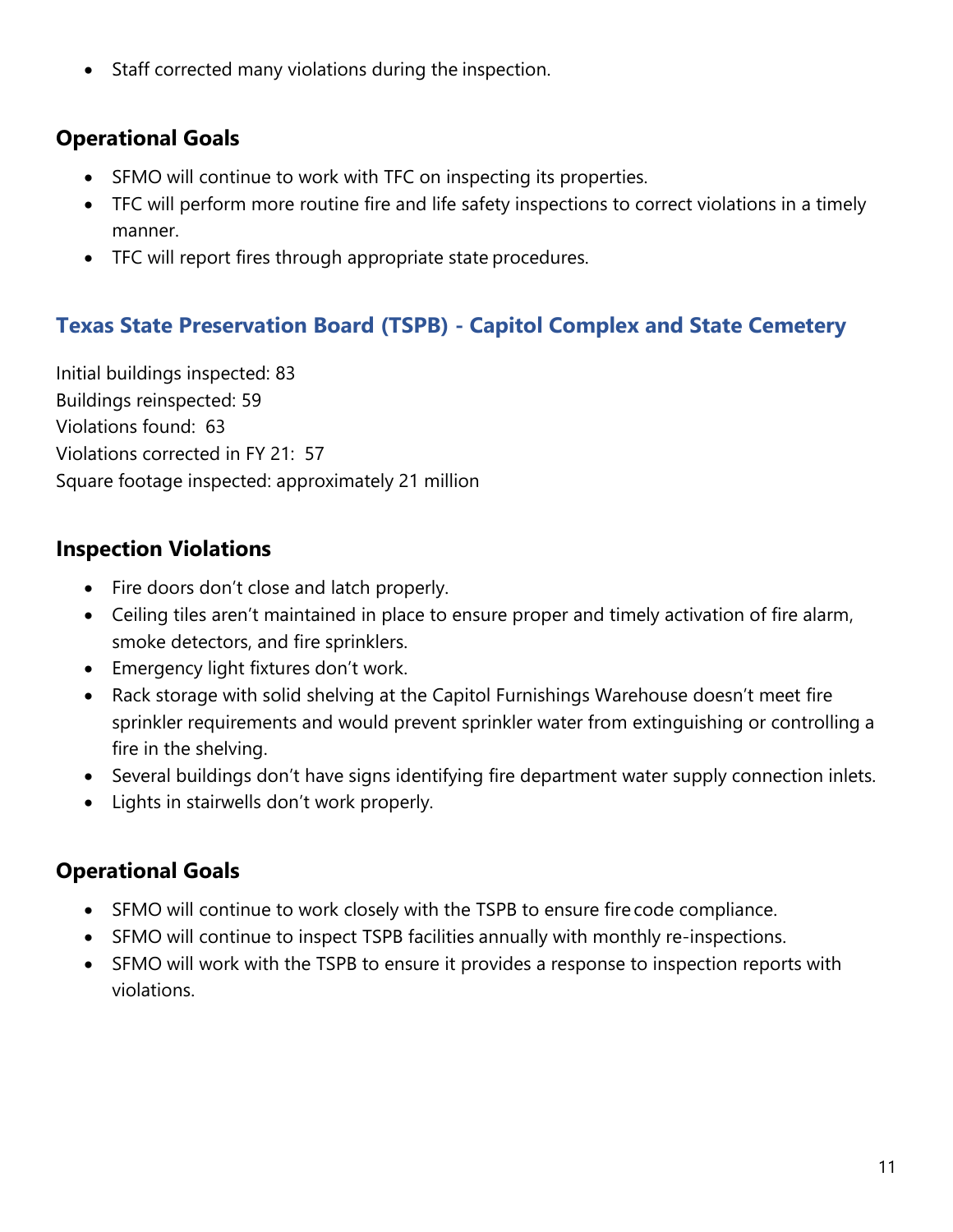# **Texas Facility Commission (TFC) - State-Leased Spaces**

Initial buildings inspected: 280 Buildings reinspected: 102 Violations found: 2,308 Violations corrected in FY 21: 833 Square footage inspected: approximately 4.55 million

### **Inspection Violations**

- Emergency light fixtures don't work.
- Storage is stacked too high, obstructing sprinkler heads.
- Appliances are plugged into extension cords, not wall outlets.
- Exit signs don't work.
- Ceiling tiles aren't maintained to ensure proper and timely activation of fire alarm and sprinkler systems.
- Fire alarm and fire sprinkler systems aren't maintained or inspected annually.
- Fire doors are propped open, not maintained, and inoperable.

#### **Improvements**

Some locations corrected violations in the inspection report in a timely manner and requested a reinspection.

# **Operational Goals**

- SFMO will continue to work closely with state-leased facilities to ensure fire code compliance.
- TFC and the lessor need to identify who is responsible for the correction of each violation based on the lease agreement to provide for a timelier correction of noted violations.
- SFMO will identify contacts for each state agency that occupies leased spaces to make sure they are aware of the violations.

# **Ammonium Nitrate (AN) Storage Facilities**

Initial buildings inspected: 30 Buildings reinspected: 2 Violations found: 8 Violations corrected in FY 21: 5 Square footage inspected: approximately 400,000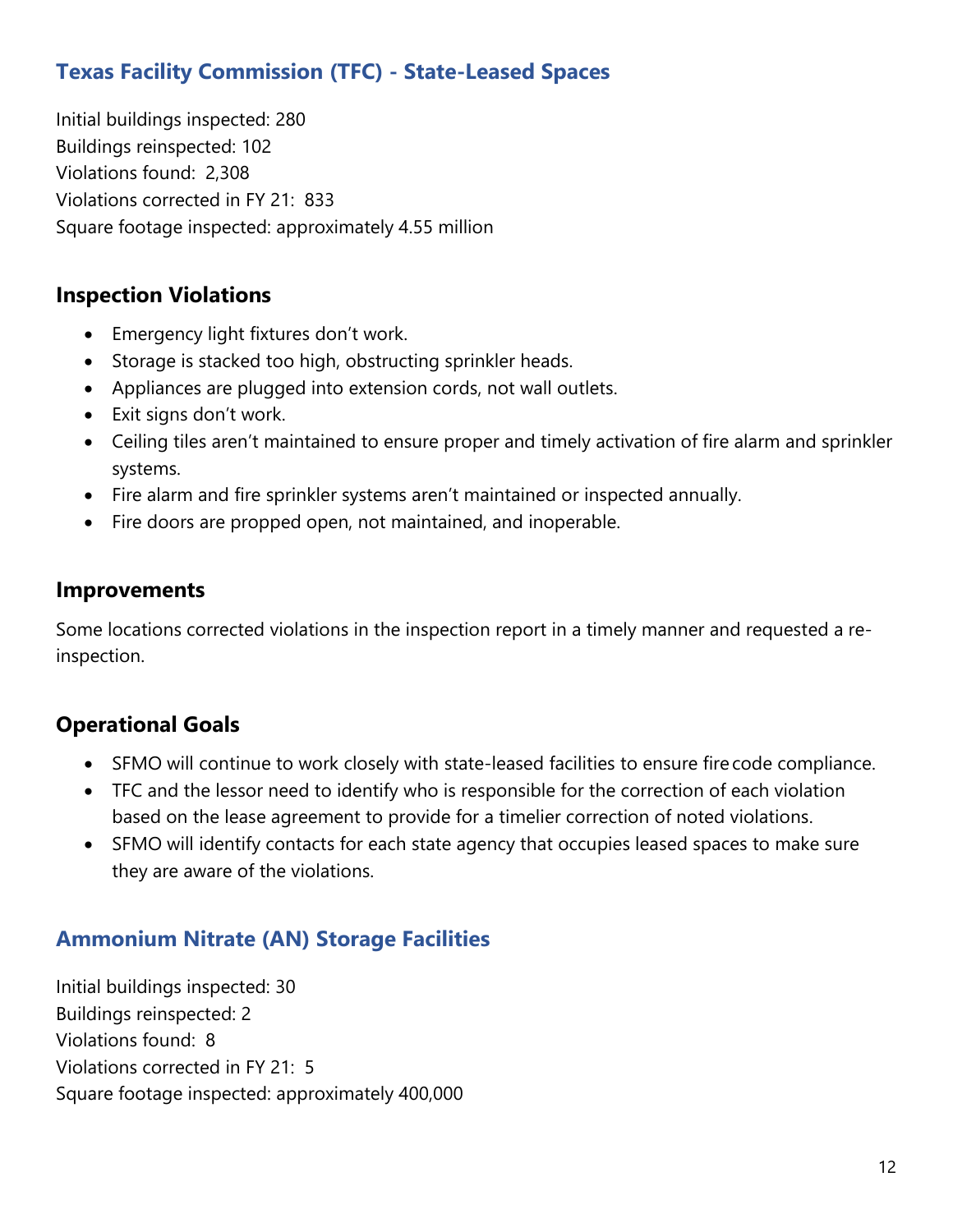# **Inspection Violations**

- One building had an obstructed exit.
- Wood storage bin walls show signs of AN soaking into walls.
- Portable fire extinguishers aren't maintained.

#### **Improvements**

- Local fire departments were made aware of the facilities and can respond with appropriate staff, equipment, and tactics.
- Increased signage notifies emergency responders of facility risks.

### **Operational Goals**

- SFMO will continue to work closely with AN facilities to ensure fire code compliance.
- SFMO will continue to inspect AN facilities annually.

# **Fee-Based / Complaint / Consultation / Firework Retail**

Initial buildings inspected: 944 Buildings reinspected: 441 Firework Retail Sites: 776 Violations found: 2,516 Violations corrected in FY 21: 2,516 Square footage inspected: approximately 13 million

In fiscal year 2021, SFMO performed 1,385 fee-based, consultation, and complaint inspections, an increase from fiscal year 2020 (594 inspections). This increase was a result of many locations allowing inspections to be conducted as COVID-19 restrictions were lifted. The number of consultations increased due to SFMO inspectors, who are subject matter experts, being requested to assist local fire marshals with their inspections.

# **Common Inspection Violations**

- Fire alarms, fire sprinkler systems, and hood suppression systems aren't maintained.
- Portable fire extinguishers aren't inspected as required by fire code.
- Exits are obstructed.
- Combustible storage is kept in unapproved locations.
- Holes in fire or smoke rated walls allow smoke and flames to spread throughout a building.
- Electrical wiring is exposed or not installed to code specifications.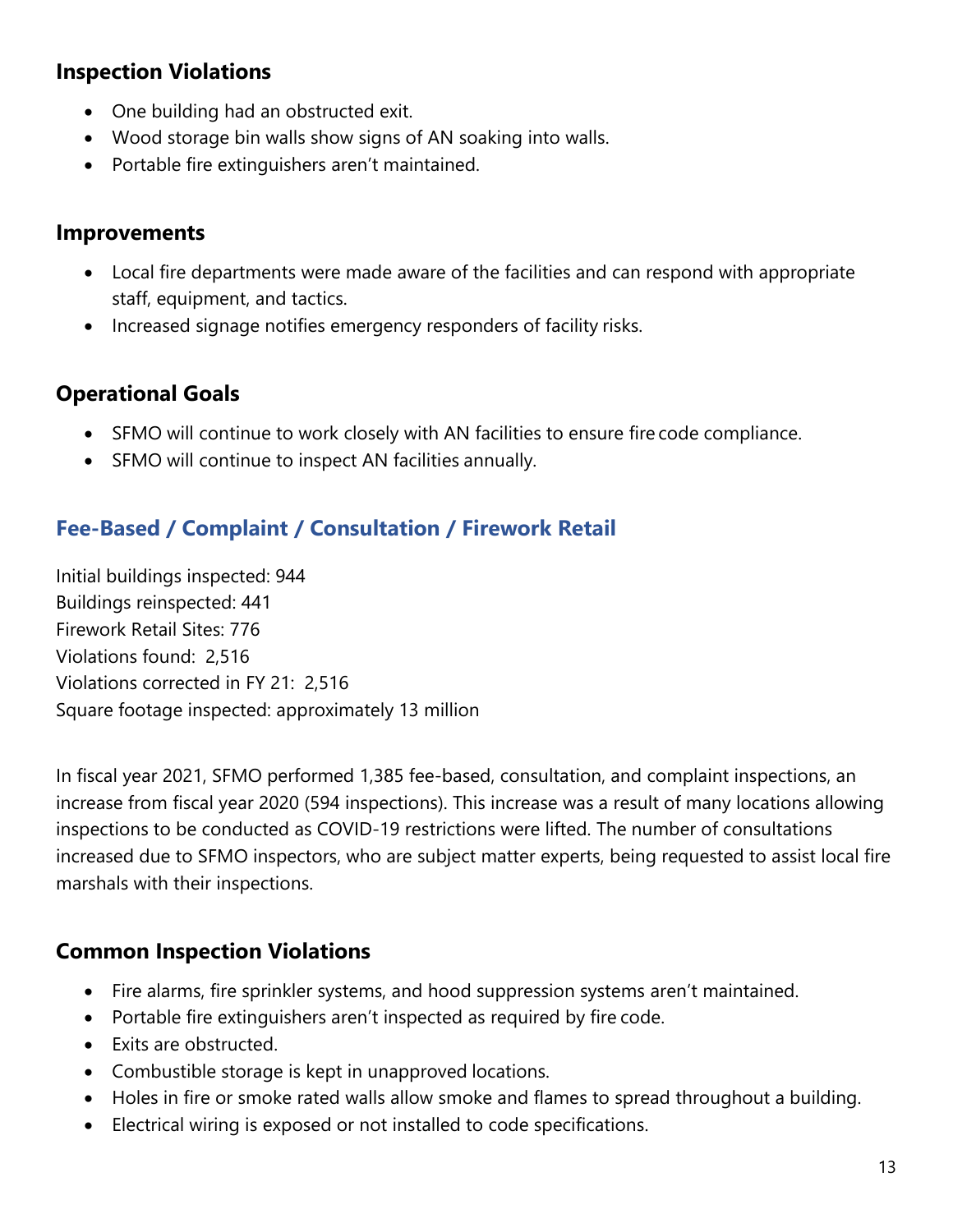• Emergency lighting units and exit signs don't work or aren't inspected each month.

### **Improvements**

Most violations are corrected within 30 days, allowing facilities to remain licensed.

# **Operational Goals**

- SFMO will continue working with the licensing agencies to bring locations into compliance.
- SFMO will help customers understand violations and the importance of correcting them.
- SFMO will continue to work with locations with significant violations to help them to stay open.

# **Texas Historical Commission (THC)**

Initial buildings inspected: 115 Buildings reinspected: 40 Violations found: 260 Violations corrected in FY 21: 130 Square footage inspected: approximately 335,000

### **Inspection Violations**

- Three buildings require a new fire alarm system to be installed.
- Extension cords aren't being used properly.
- Portable fire extinguishers aren't maintained or are missing.
- Exposed wiring isn't protected from damage.

### **Improvements**

- THC is working on correcting violations.
- THC communicated regularly with the SFMO and is eager to get the rest of their buildings inspected during FY 22.

- SFMO will continue to work closely with THC on bringing the inspected facilities up to code while maintaining the historical preservation of the buildings.
- SFMO will inspect THC buildings on a three-year cycle unless re-inspections are needed on buildings with open violations.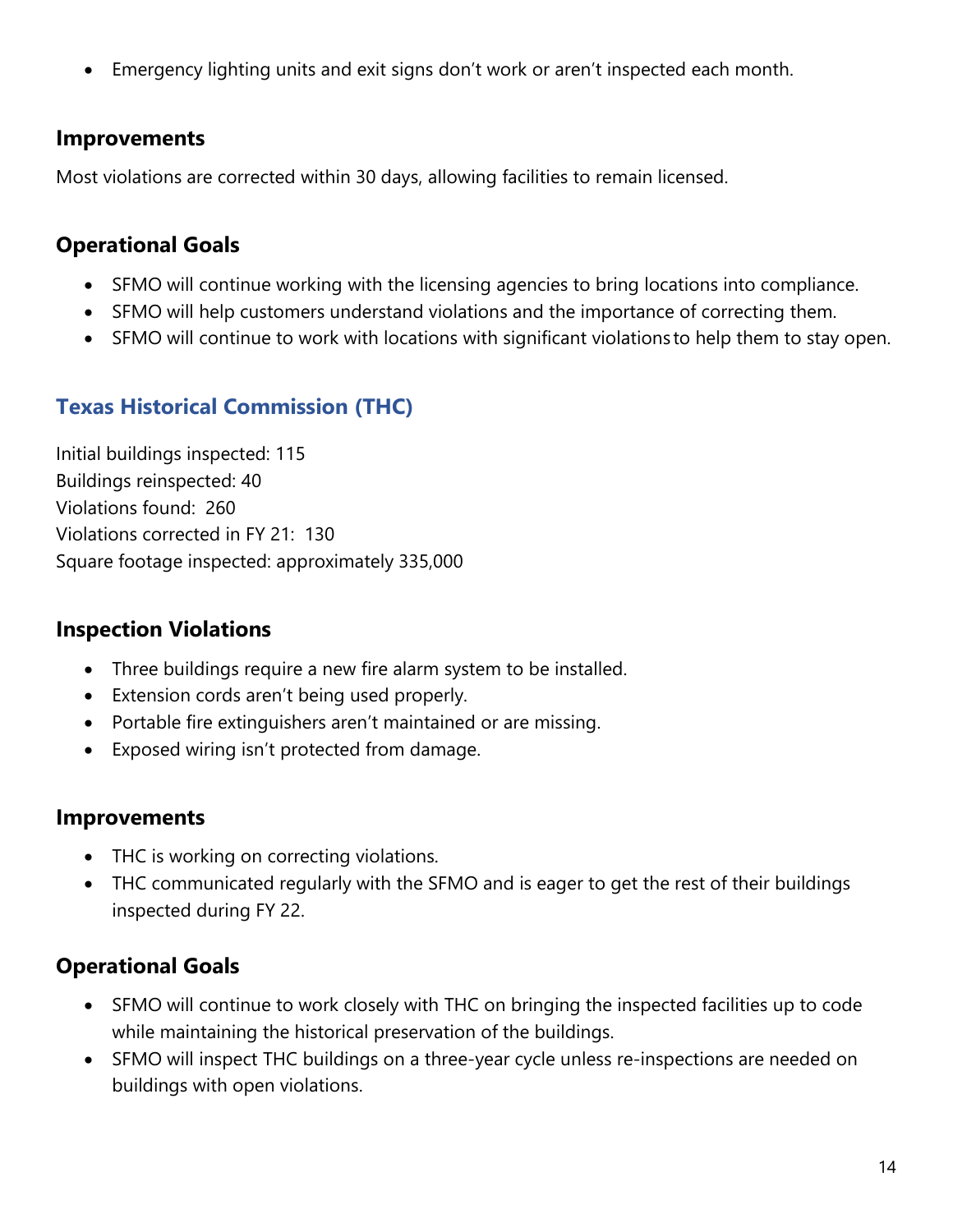# **Texas Workforce Commission (TWC) and Texas Workforce Solutions (TWS)**

Initial buildings inspected: 54 Buildings reinspected: 20 Violations found: 448 Violations corrected in FY 21: 114 Square footage inspected: approximately 860,000

#### **Inspection Violations**

- Fire alarm systems aren't maintained.
- Using electrical appliances not in accordance with the manufacture recommendations.
- Portable fire extinguishers aren't mounted correctly.
- Portable fire extinguishers aren't maintained.
- Exit signs and emergency lighting units failed to operate when tested.

#### **Improvements**

- TWC worked diligently to correct violations found in their buildings.
- TWC worked closely with TWS to help facilitate the correction of violations.

#### **Operational Goals**

- SFMO will continue to work closely with TWC to ensure their properties are code compliant and will work to bring TWS into compliance.
- SFMO will inspect TWC and TWS buildings on a three-year cycle unless reinspection's are needed on buildings with open violations.

# **General Land Office (GLO)**

Initial buildings inspected: 25 Buildings reinspected: 2 Violations found: 20 Violations corrected in FY 21: 12 Square footage inspected: approximately 1.1 million

### **Inspection Violations**

Improper storage of combustible materials in electrical closets.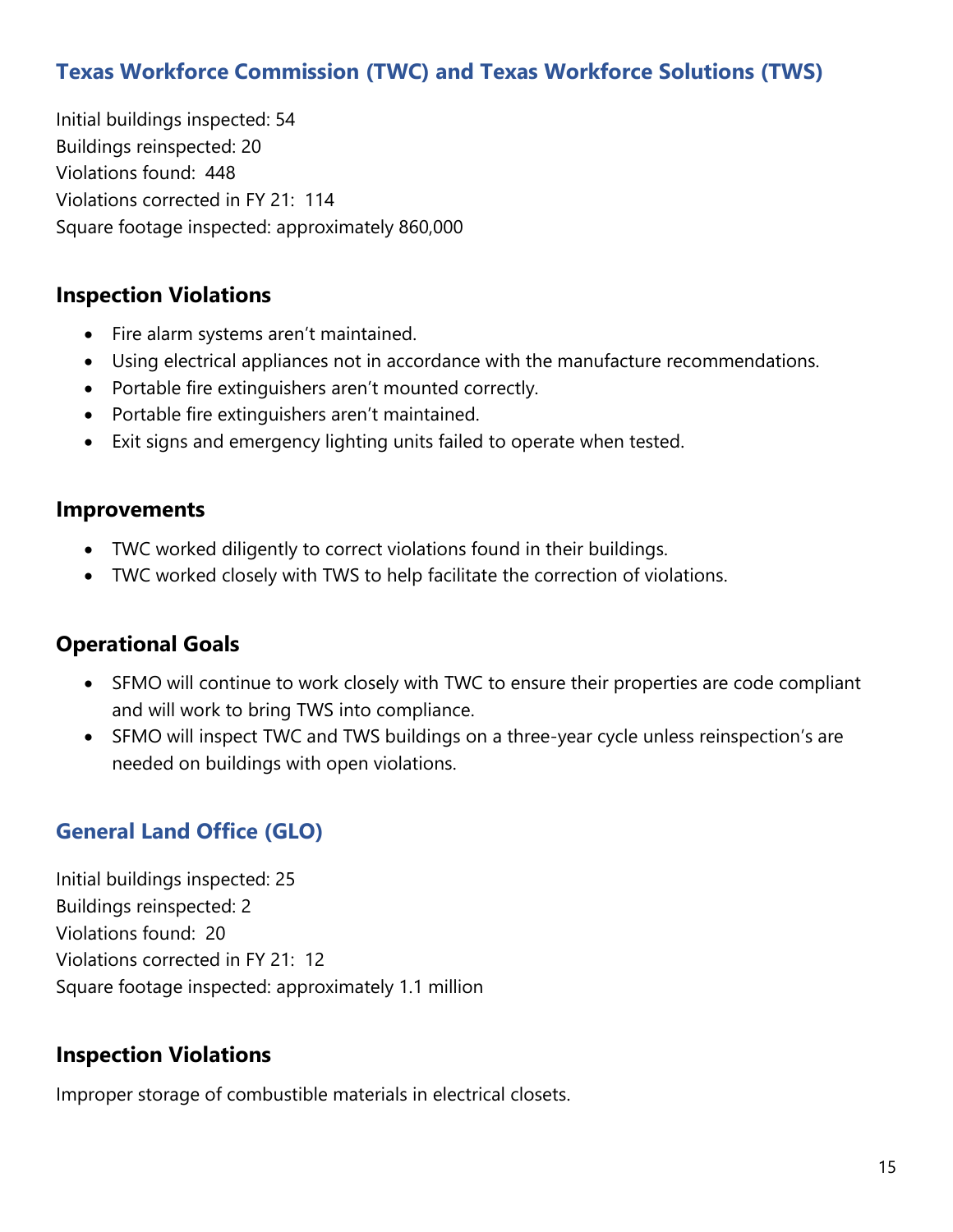### **Improvements**

- GLO will continue correcting many violations.
- GLO communicated regularly with the SFMO and is eager to get their remaining buildings inspected during FY 22.

- SFMO will continue to work closely with GLO to ensure fire code compliance.
- SFMO will inspect GLO buildings on a three-year cycle unless reinspection's are needed on buildings with open violations.